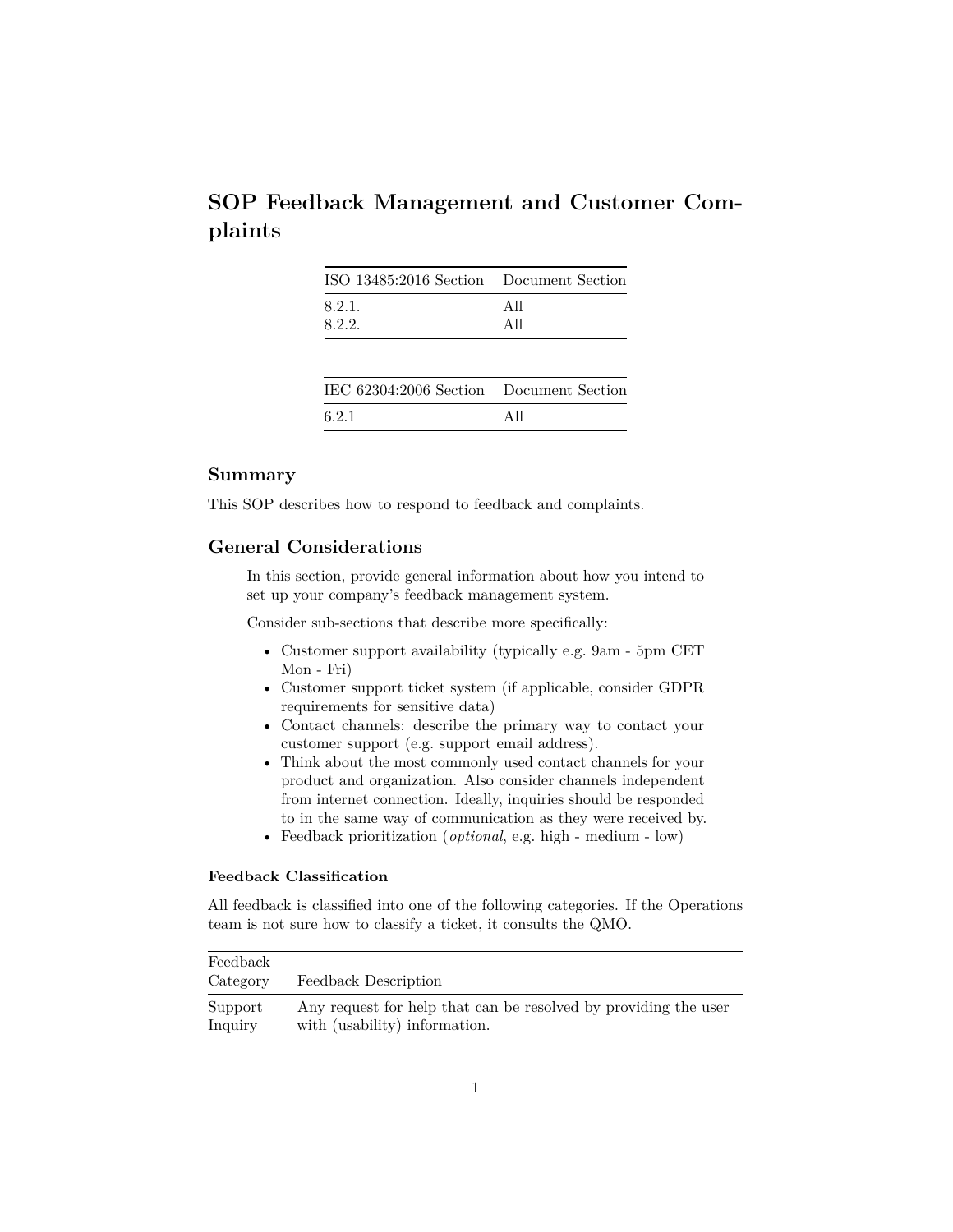| Feedback   |                                                                     |
|------------|---------------------------------------------------------------------|
| Category   | Feedback Description                                                |
| Change     | Any request to add, modify or remove product functionalities.       |
| Request    |                                                                     |
| Customer   | Any complaint that can be related to our products or organization   |
| $Com-$     | and which is not classified as an "issue with potential negative"   |
| plaint     | influence on patient health".                                       |
| Issue with | Any customer complaint related to:problem with the medical          |
| potential  | device that could cause or may have caused or did in fact cause a   |
| negative   | death or serious deterioration in the state of health, problem with |
| influence  | the medical device that significantly impaired the performance      |
| on the     | criteria of the device (based e.g. on the information given in the  |
| state of   | intended use, user manual or marketing material).                   |
| health     |                                                                     |

Add more categories as required by your organization. For example: positive feedback (praise), data privacy inquiries, differentiate product complaints <> customer complaints (not product related), etc.

Serious Deterioration of the State of Health

A serious deterioration of the state of health includes at least one of the following:life-threatening illness,permanent impairment of a body function or permanent damage to a body structure,a condition which requires medical or surgical intervention to prevent one of the above,any indirect harm as a consequence of an incorrect diagnostic result when used within manufacturer's instructions for use.

## **Process Steps**

## **1. Documentation of Feedback**

The Operations team receives feedback through a contact channel, which automatically opens a respective ticket in our system (see general considerations above). Based on the input, the Operations team then documents at minimum the following information in the ticket:

- Date of feedback
- Description of the issue (e.g. software version, runtime environment, if available: screenshots / images)
- Affected users, contact details and customer locations
- Steps to reproduce the problem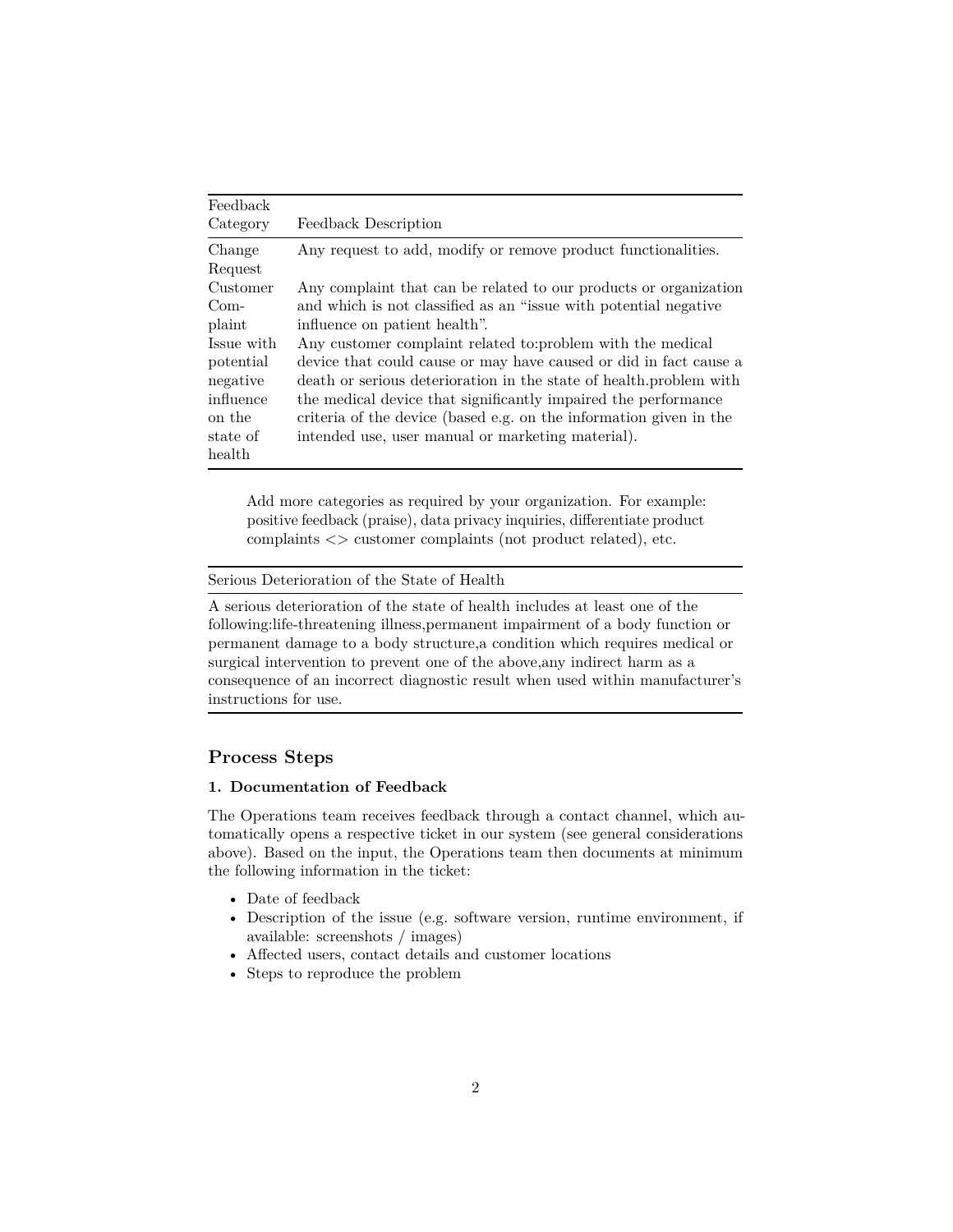|                                  | Participants                                             |  |
|----------------------------------|----------------------------------------------------------|--|
|                                  | Operations team                                          |  |
| Input                            | Output                                                   |  |
| Received feedback /<br>complaint | Structured documentation of feedback in ticket<br>system |  |

#### **2. Evaluation of Feedback**

The Operations team classifies the feedback according to the categories outlined in the general considerations of this process. Depending on the feedback category it takes respective actions:

### **Support Inquiry:**

The Operations team actively supports the customer / user in solving the issue by answering questions or providing additional user training.

### **Change Request:**

The feedback ticket is forwarded to the Product team to decide over implementation and potentially initiate the change management process.

## **Customer Complaint:**

- If the customer complaint constitutes a persistent problem related to a medical device that cannot be resolved by providing user information or training (e.g. software bugs), it is forwarded to the Product team to initiate the problem resolution process.
- If the customer complaint is related to an organizational issue (e.g. sales and marketing efforts), the Operations team involves other teams of the organization where necessary to provide the customer / user with a satisfactory response.
- If the customer complaint may constitute a systematic issue, the feedback is additionally forwarded to the Quality Management Officer (QMO) to initiate the process for corrective and preventive actions (CAPA).

### **Issue with a Potential Negative Impact on the State of Health:**

All issues with a potential negative impact on the state of health must be reported immediately, but no later than on the same day, to the Medical Device Safety Officer / Person Responsible for Regulatory Compliance.

All product-related feedback shall be checked for a potential impact on the risk management file or product requirements of the respective device and shall be taken into consideration for device post-market surveillance.